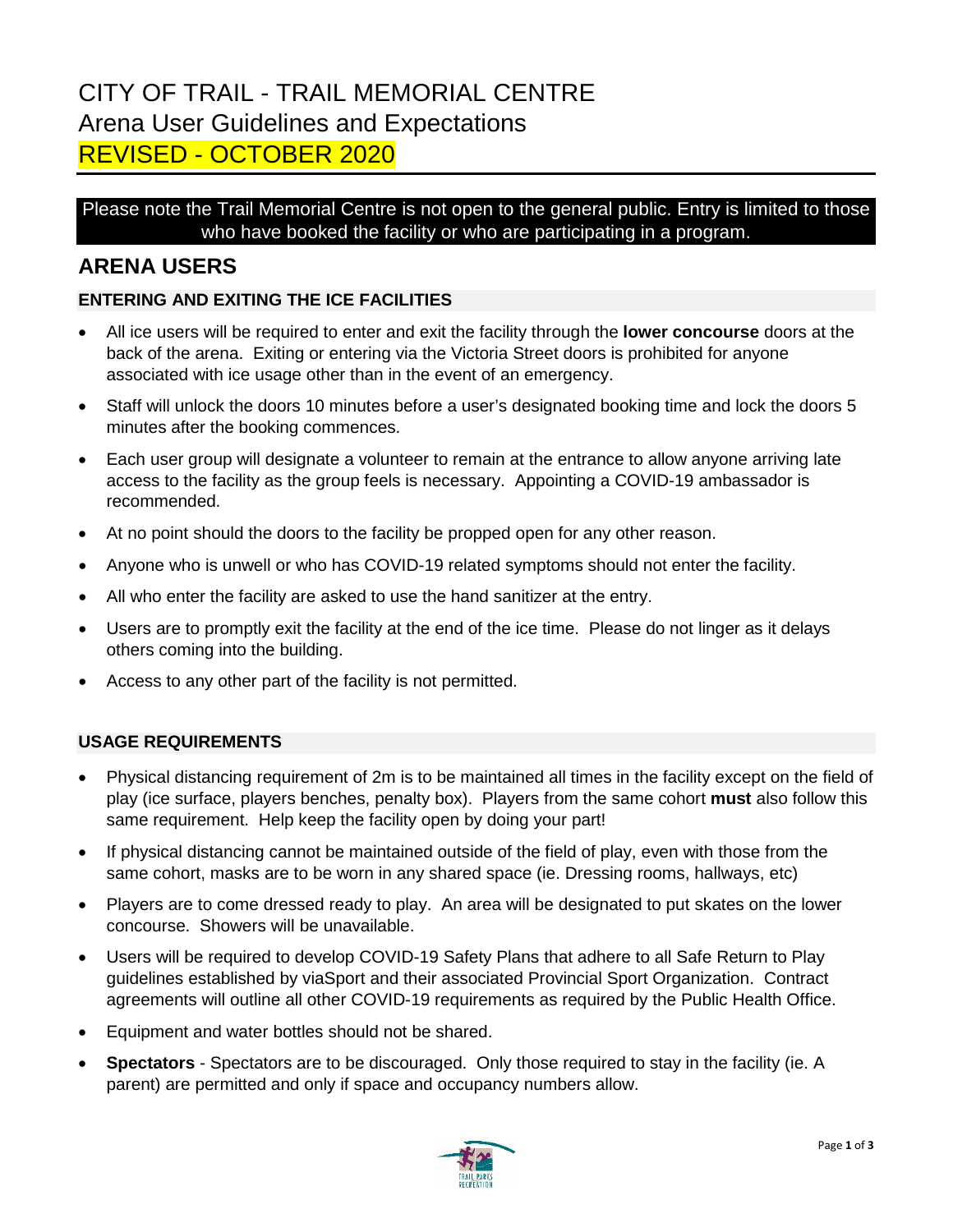- o **Main Ice Users** a designated area for those that must remain in the building will be identified in the stands and can be accessed by the upper concourse. Waiting in the lower concourse is not permitted.
- o **Kids Rink Users** space for those that must stay in the building is extremely limited and where possible no spectators should be allowed. Please note that having people wait in the lower concourse area is not permitted. Kids Rink users are not allowed access to the Main Arena stands.
- Contract holders are responsible for ensuring anyone associated with their activity abides by physical distancing requirements and all other safety protocols for the building.
- There will be a 30 minute break between user groups where the ice will be cleaned and all patrons will exit the facility before the next user group gains access.
- No spitting anywhere in the facility or on the ice.

#### **OCCUPANCY**

- Occupancy is determined by guidelines establishes through the BC Recreation & Parks Association and BC Hockey. Please note occupancy may change based on the activities that are occurring on the ice.
- **Main Ice Users:** For cohort play, no more than 50 people total are permitted. This includes all people associated with your activity (players, coaches, volunteers, parents etc). Groups need to consider all safety measures and other space limitations when considering the number of people they can accept for cohort play. For non-cohort use, the ice capacity (including benches) is a total of 22 people.
- **Kids Rink:** For cohort play, no more than 25 people are permitted. This includes all people associated with your activity (players, coaches, volunteers, parents etc). Groups need to consider all safety measures and other space limitations when considering the number of people that can accept for cohort play. For non-cohort use, the ice capacity (including benches) is a total of 15 people.
- **Benches:** For cohort play, benches can be used without physical distancing in place. For noncohort use, Main arena bench capacity is 5 people per players bench. Kids Rink is 3/4 people.
- **Dressing Rooms:** when/if available, occupancy will be posted on the doors of each room. Groups will be expected to self manage to ensure these numbers are maintained at all times or require that all participants are wearing masks in these spaces as part of their Safety Plans. The facility cannot guarantee how much space will be available for anyone group so groups should come prepared accordingly. Showers will remain unavailable for the foreseeable future and players are expected to come dressed to play and use these spaces purely to put skates on.
- **Lower Concourse:** approximately 20 people pending on the activity that is occurring and at the sole discretion of the City.
- Combined on ice and bleacher seating occupancy must not exceed 50 people. User group is responsible for ensuring strict adherence to this expectation.

#### **CLEANING & HAND HYGIENE**

• Facility cleaning will be as per the standard practice for the facility.